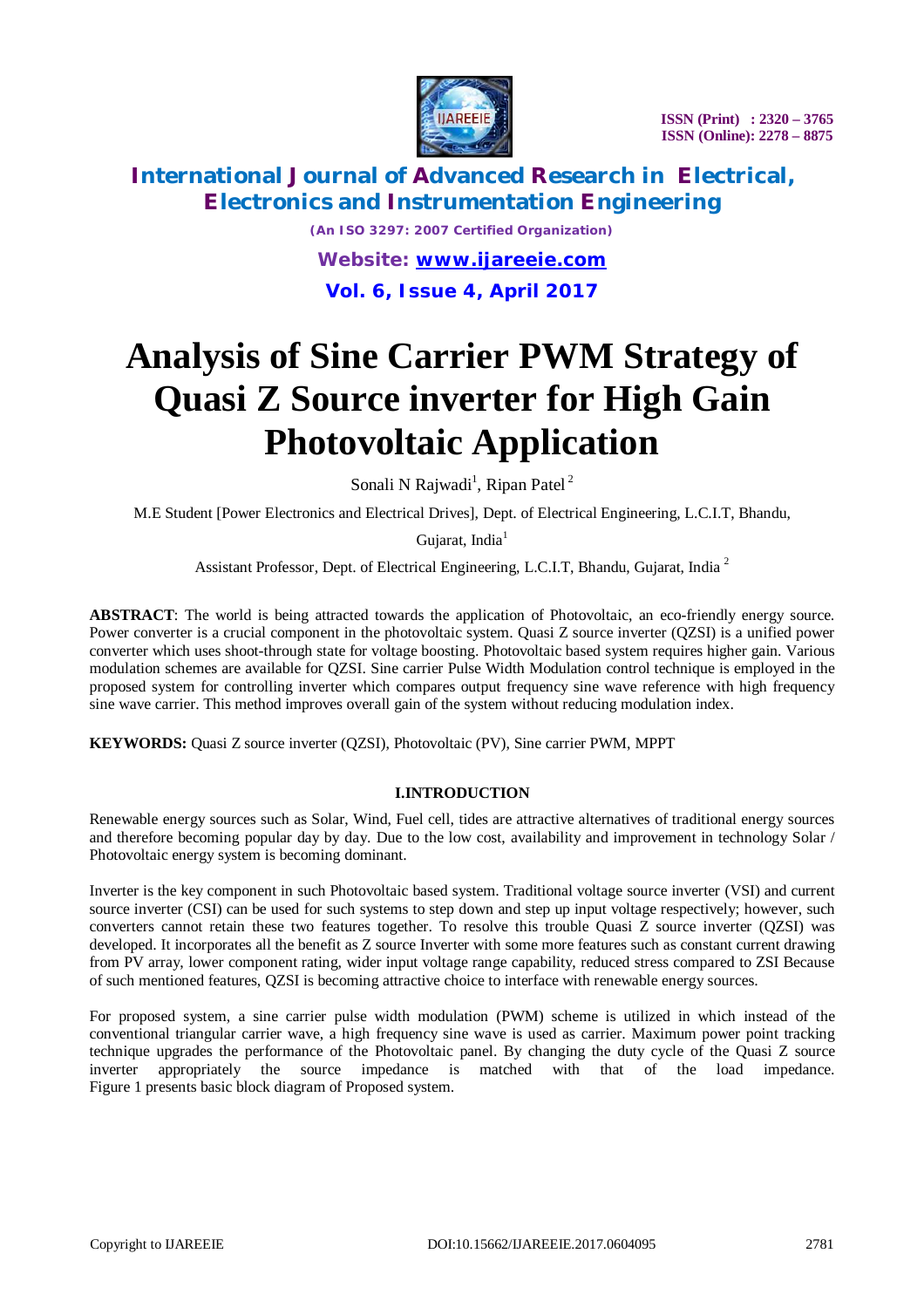

*(An ISO 3297: 2007 Certified Organization)*

# *Website: [www.ijareeie.com](http://www.ijareeie.com)*

## **Vol. 6, Issue 4, April 2017**



Fig 1 Basic Block diagram of Proposed system

### **II.PHOTOVOLTAIC PANEL AND MPPT**

A photovoltaic cell converts sunlight energy into electricity using its Photoelectric effect. Single Photovoltaic cell can generate power around one watt. Therefore for obtaining higher output power, Photovoltaic cells are connected in series and parallel combination and encased in a tight package which is known as a solar module. These solar modules are then connected in serial and/or parallel with one another in a thousand of numbers which forms solar array. Hundreds of Solar array are combined to constitute large scale PV systems. The characteristics of PV cell changes with the solar radiation and temperature. The output power is directly proportional to the irradiance. As Solar irradiance increases, current value increases at that time voltage variation is minimal. Output current is affected by Irradiance and the terminal voltage is affected by temperature.

Maximum power point tracking is implemented to obtain Maximum power from PV panel. Maximum power point tracking, which is commonly known as MPPT upgrades the performance of the Photovoltaic panel. MPPT varies the electrical operating point of the PV module so that maximum available power can be obtained. There are the various MPPT methods available such as, Perturb and observe, Incremental conductance, Parasitic capacitance, Voltage based peak power tracking, and Current based peak power tracking. In this system Perturb and Observe (P&O) MPPT algorithm is interfaced with Photovoltaic panel.

#### **III.QUASI Z SOURCE INVERTER**

In the proposed system the topology of QZSI is chosen in which an energy storage device is added to it without any auxiliary components by employing its exclusive input impedance network. QZSI with energy storage topology provides continues input current. The topology of Battery assisted QZSI which is used in this proposed system is presented in [1] as shown in Figure 2.

Similar to ZSI, QZSI topology has Short-circuit (shoot-through) and Non-short-circuit (non-shoot through) / Active modes of operation.

Shoot-through / Short circuit mode takes place when both the power switches being 'ON' simultaneously in one or more leg which leads voltage increment in the system. Equivalent circuit of this mode is shown in Figure 3. During this mode, voltage at the input of the inverter or Output DC from impedance network increases while output voltage at load terminal is zero. DC link voltage which appears across inverter input terminal is raised by a boost factor. The value of Boost factor depends on the shoot through duty ratio for a given modulation index. To obtain voltage boost, shootthrough state should always be followed by an active state.

In Active mode inverter will be operated as conventional Voltage source inverter and therefore any of six active states and two traditional zero states will take place which is called as the non-shoot-through/active state. A continuous current flows through the diode Dz, and its equivalent circuit is shown in Figure 4.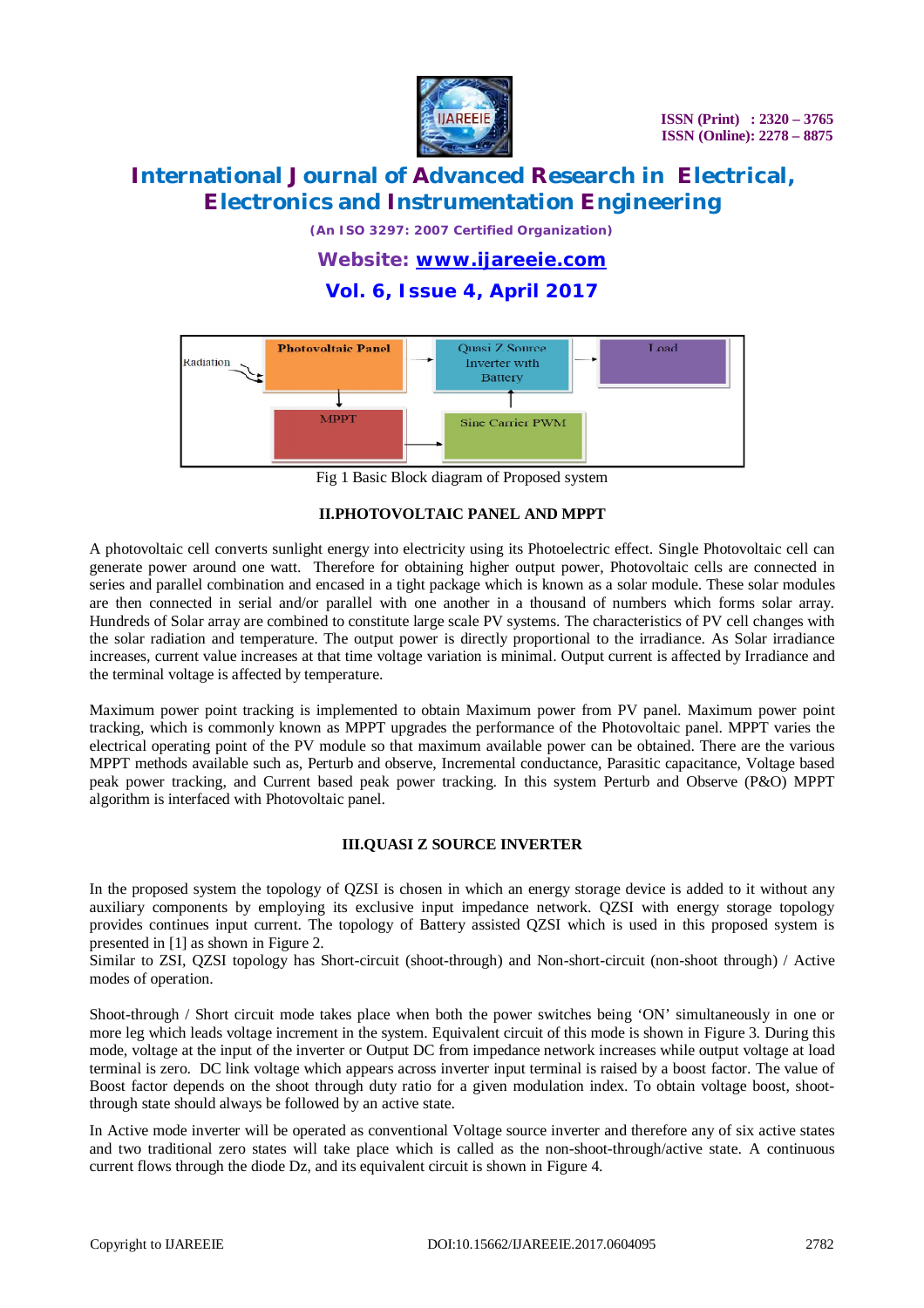

*(An ISO 3297: 2007 Certified Organization)*

*Website: [www.ijareeie.com](http://www.ijareeie.com)*

## **Vol. 6, Issue 4, April 2017**



Fig 2 Quasi Z source inverter with Battery topology



## **IV. SINE CARRIER PWM**

Pulse width modulation (PWM) strategies of inverters regulate output voltage and frequency. QZSIs have additional shoot-through switching states which is not present in traditional VSI. Therefore, PWM techniques used for controlling ZSI and QZSI are slightly different compared to the techniques used for traditional VSI.

PWM methods of ZSI / QZSI are further classified in three strategies based on the Shoot-through state value.

1) Simple Boost Control

Shoot-through state is implemented as two straight lines. The amplitude value of the shoot-through line should be higher than or equal to the reference sine wave.

2) Maximum Boost Control

In the Maximum boost control method all classical zero states are changed into shoot-through state.

3) Maximum constant Boost control

The shoot through duty cycle should be preserved constant in this strategy. The upper and lower shoot-through values should be regular so that duty cycle will be constant.

In the proposed system, Simple Boost Control method is taken up.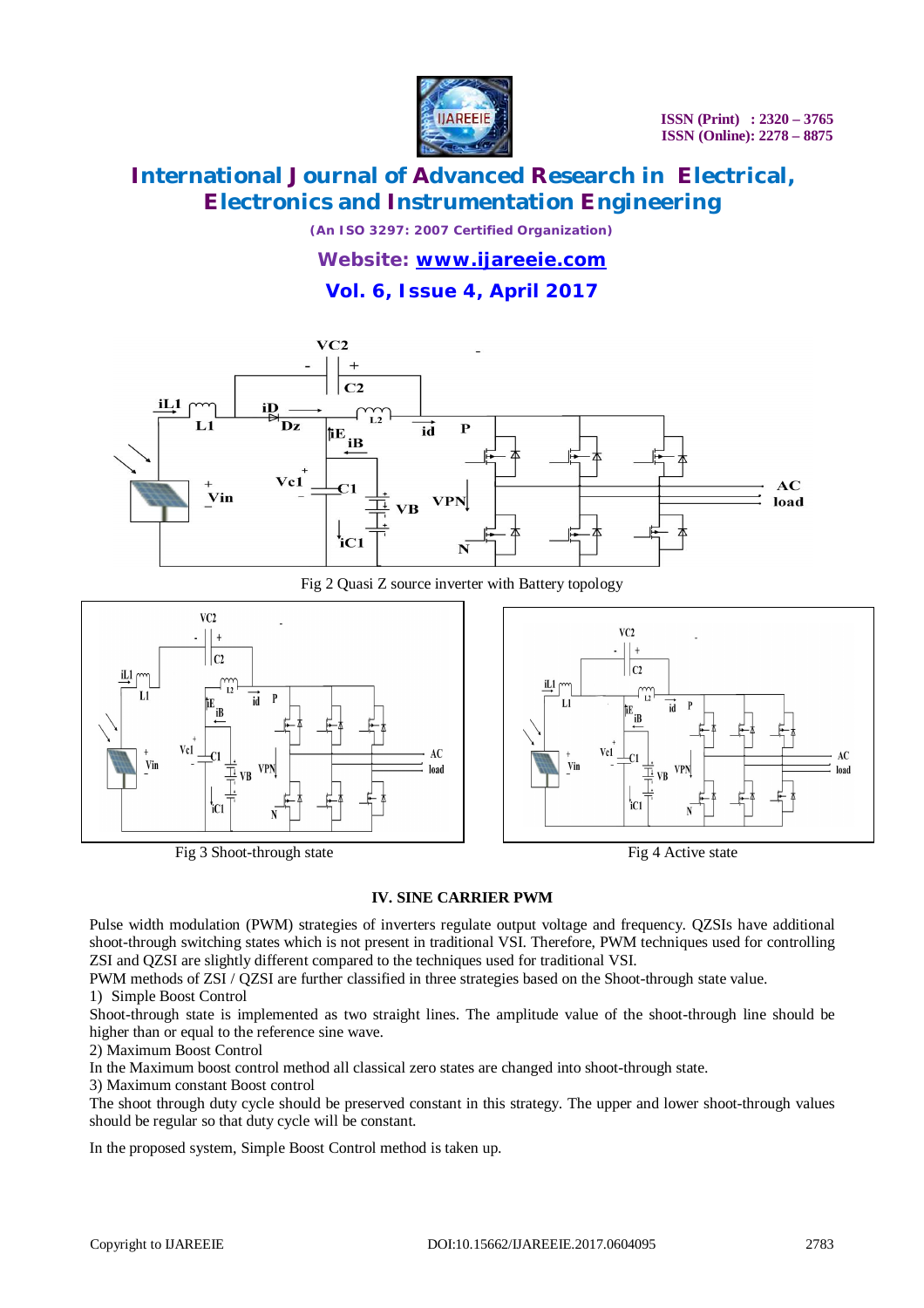

*(An ISO 3297: 2007 Certified Organization)*

*Website: [www.ijareeie.com](http://www.ijareeie.com)* **Vol. 6, Issue 4, April 2017**



#### Fig 5 Sine carrier PWM

A Sine carrier PWM control strategy for proposed system has been selected in which carrier is taken as high frequency sine wave instead of high frequency triangular wave as in case of classical Sinusoidal PWM method. For maintaining the shape of output voltage waveform, shoot-through states are put in place of zero modes of conventional VSI and the active states should continue to be unchanged.

The simple boost control method is taken here as controlling technique which constitutes two constant voltage envelopes as shoot-through levels which are then compared with the sine carrier wave. For the generation of Active states sine carrier waves are compared with sine wave modulating signal. These pulses fire the switching devices of the inverter. Figure 5 represents sine carrier PWM. The amplitude value of the shoot-through line should be higher than or equal to the reference sine wave. Whenever the carrier signal value is greater than the

positive straight line or lower than the negative straight line, the shoot-through pulses will be generated.

Voltage Gain (G) of QZSI can be mathematically represented as,

| $G =$ Output AC voltage / Input DC link voltage          |     |
|----------------------------------------------------------|-----|
| Output AC Voltage = $\text{Vac} = M * B * (\text{Vs}/2)$ | (2) |

| Input DC link Voltage = Vlink = $Vs / 2$ |  |
|------------------------------------------|--|
|                                          |  |

Where,  $V$  link = DC link voltage

 $V$  ac = Output AC voltage  $M = Modulation Index$ 

 $B =$  Boost Factor

When a triangular wave is utilized as carrier, the shoot- through duty ratio, boost factor and voltage gain are described as,

$$
D0 = 1 - M \tag{4}
$$

$$
B = 1 / (2M-1)
$$
(5)  
G = M / (2M-1) (6)

From above equations it is concluded that by reducing modulation index M duty ratio can be improved; however, it increases voltage stress on the switch and restricts the gain.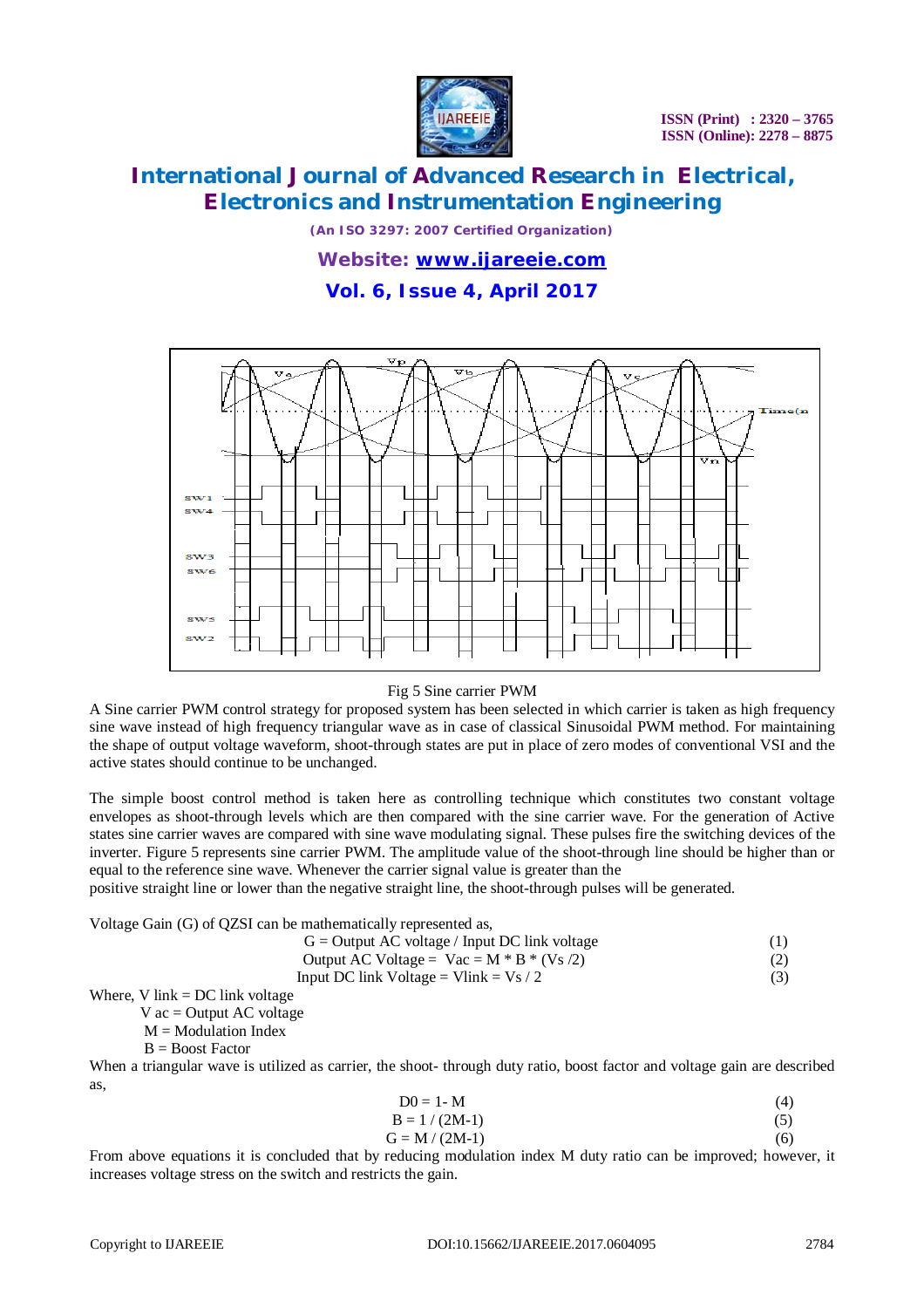

 **ISSN (Print) : 2320 – 3765 ISSN (Online): 2278 – 8875**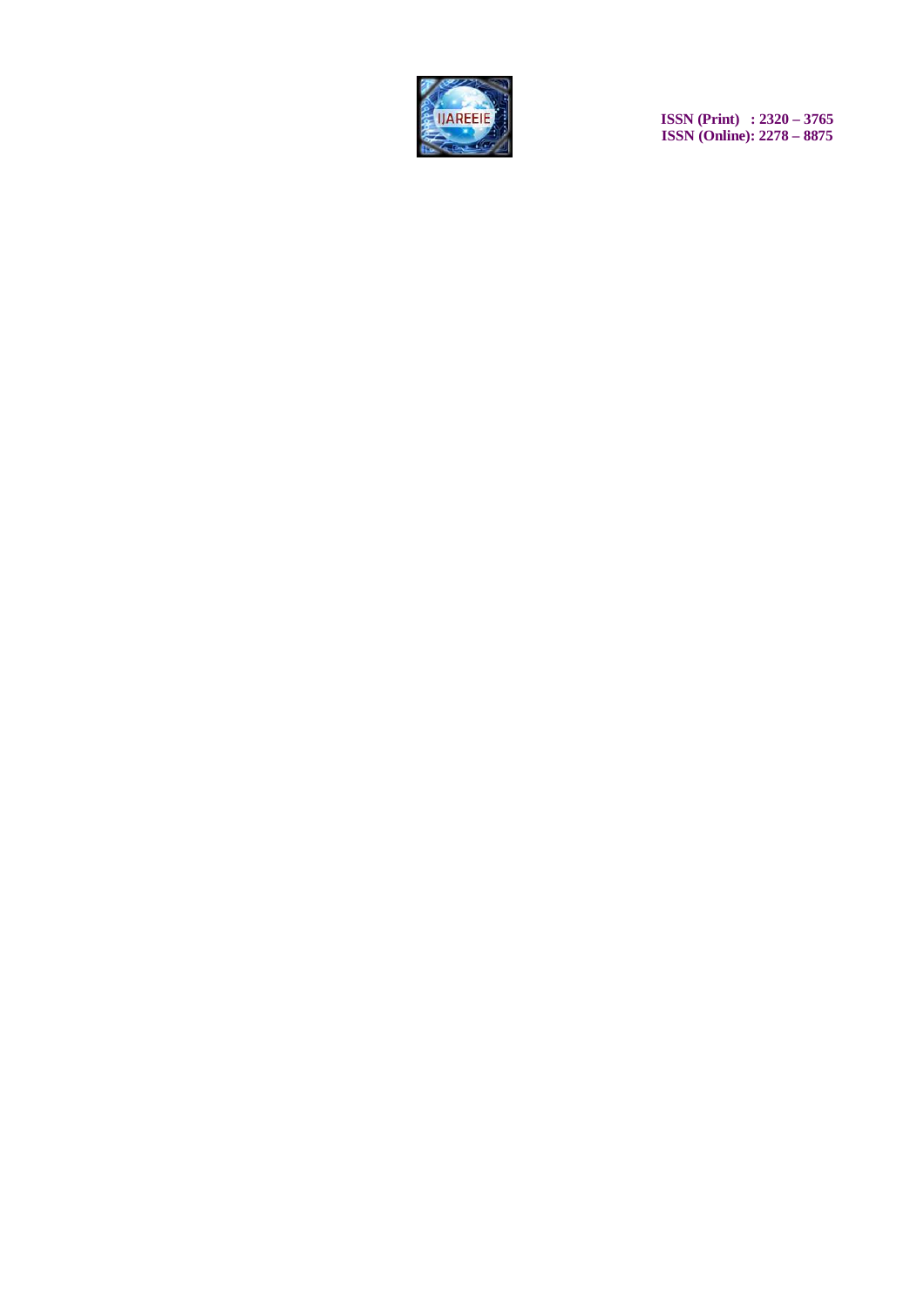

*(An ISO 3297: 2007 Certified Organization)*

*Website: [www.ijareeie.com](http://www.ijareeie.com)* **Vol. 6, Issue 4, April 2017**







Fig 8 Three phase voltage for Sine carrier Method

## **VI.CONCLUSION**

QZSI is becoming attractive choice in Photovoltaic based system due to its exclusive benefits over other inverters. PV